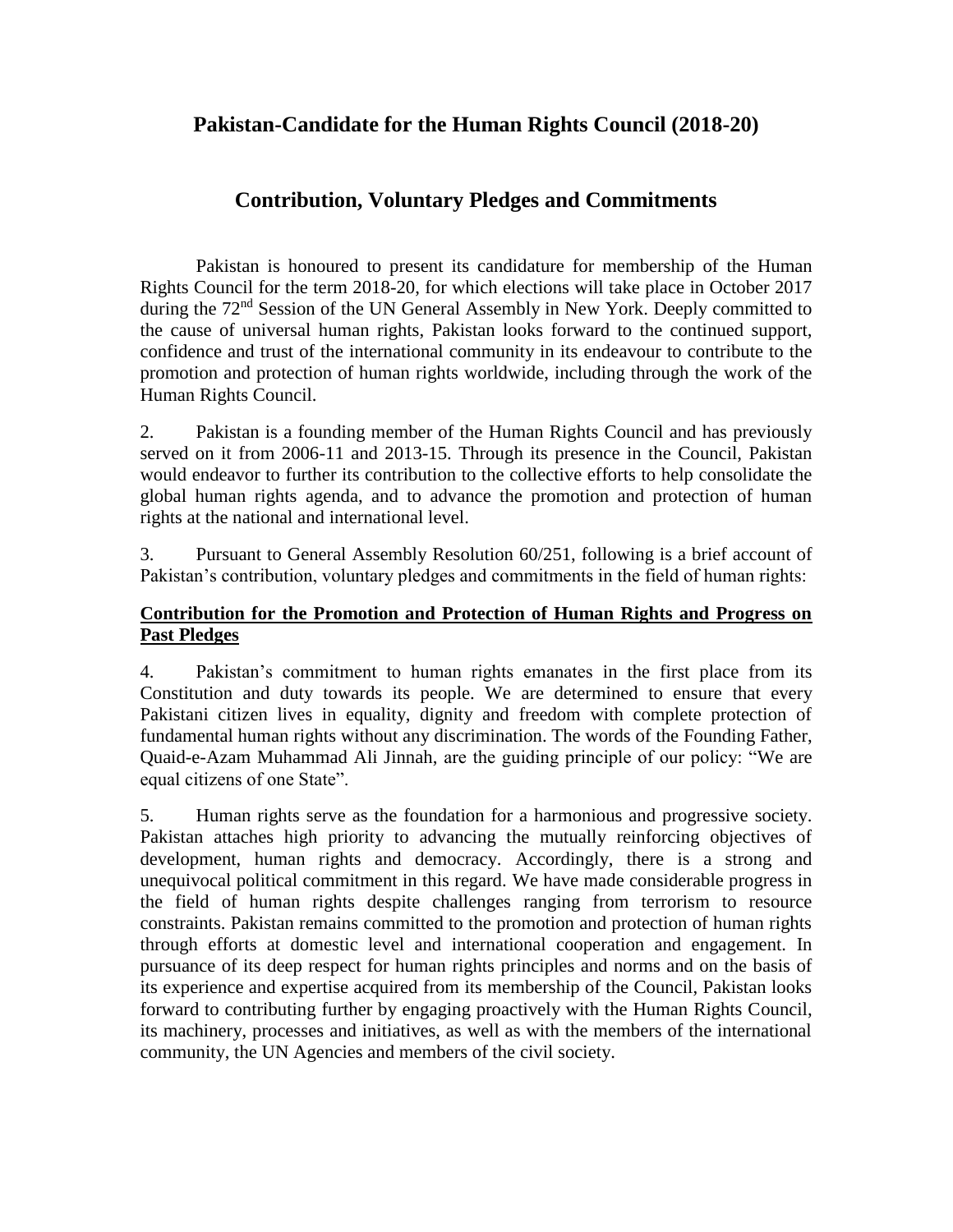# **National Action Plan for Human Rights**

6. In fulfillment of its voluntary pledges, UPR recommendations, and unflinching resolve and commitment to further promote human rights in the country, the Government of Pakistan adopted the National Action Plan for Human Rights on 13 February 2016. The Action Plan consists of six broad areas of intervention: (i) Policy and Legal Reforms, (ii) Implementing Key Human Rights Priorities, (iii) Cross-cutting Interventions for Protection of Human Rights, (iv) International/UN Treaty Implementation, (v) Institutional Interventions, and (vi) Implementation and Monitoring Mechanism for the Action Plan. It includes a time frame for implementation of the priority areas with 16 Expected Outcomes and 60 Actions for the protection and promotion of human rights in Pakistan.

7. The Action Plan envisages activities at both the Federal and Provincial levels in collaboration with Federal Ministries and Provincial Departments. An amount of Rs. 750 million has been allocated to support implementation of the Action Plan, which includes Rs. 400 million for human rights education, sensitization, awareness raising, research and communication, Rs. 250 million for establishment of a Human Rights Institute, and a Rs. 100 million Endowment Fund for free legal assistance for poor victims of human rights violations. A National Task Force under the chairmanship of the Federal Minister for Human Rights with the representation of Federal Ministries and Provincial Law/Human Rights Departments is overseeing and monitoring implementation of the Action Plan. Committees have also been formulated at district level to monitor and promote human rights at grass roots level. In addition, Pakistan's Parliament has had the unique distinction of setting up world's first Sustainable Development Goals Implementation Unit (with Secretariat based in Parliament) having particular focus on the implementation of goals and targets relating to human rights.

## **Ratification and Implementation of International Conventions**

8. Pakistan has ratified and continues to implement seven core international human rights treaties and two optional protocols. Pakistan ratified the Optional Protocol to the Convention on the Rights of the Child on the Involvement of Children in Armed Conflict in November 2016. We are focused on the implementation of these instruments at all levels. To achieve this objective, the Government has established Treaty Implementation Cells at Federal and Provincial levels to oversee compliance with these international instruments. A Module for capacity building of officials of the Federal and Provincial Governments about ratified human rights conventions has been prepared and is being implemented.

9. Pakistan continues to regularly report to the relevant Treaty Bodies on the implementation of these conventions. Pakistan's Fifth Periodic Report on the Convention on the Rights of the Child and  $21^{st}$  -  $23^{rd}$  Periodic Report on the implementation of International Convention on the Elimination of All Forms of Racial Discrimination were reviewed in May and August 2016 respectively. The Initial Report on implementation of the Convention Against Torture has been reviewed in April 2017. Initial Reports on the International Covenant on Economic, Social and Cultural Rights and the International Covenant on Civil and Political Rights would also be reviewed in 2017, along with the review of the third National Report under Universal Periodic Review.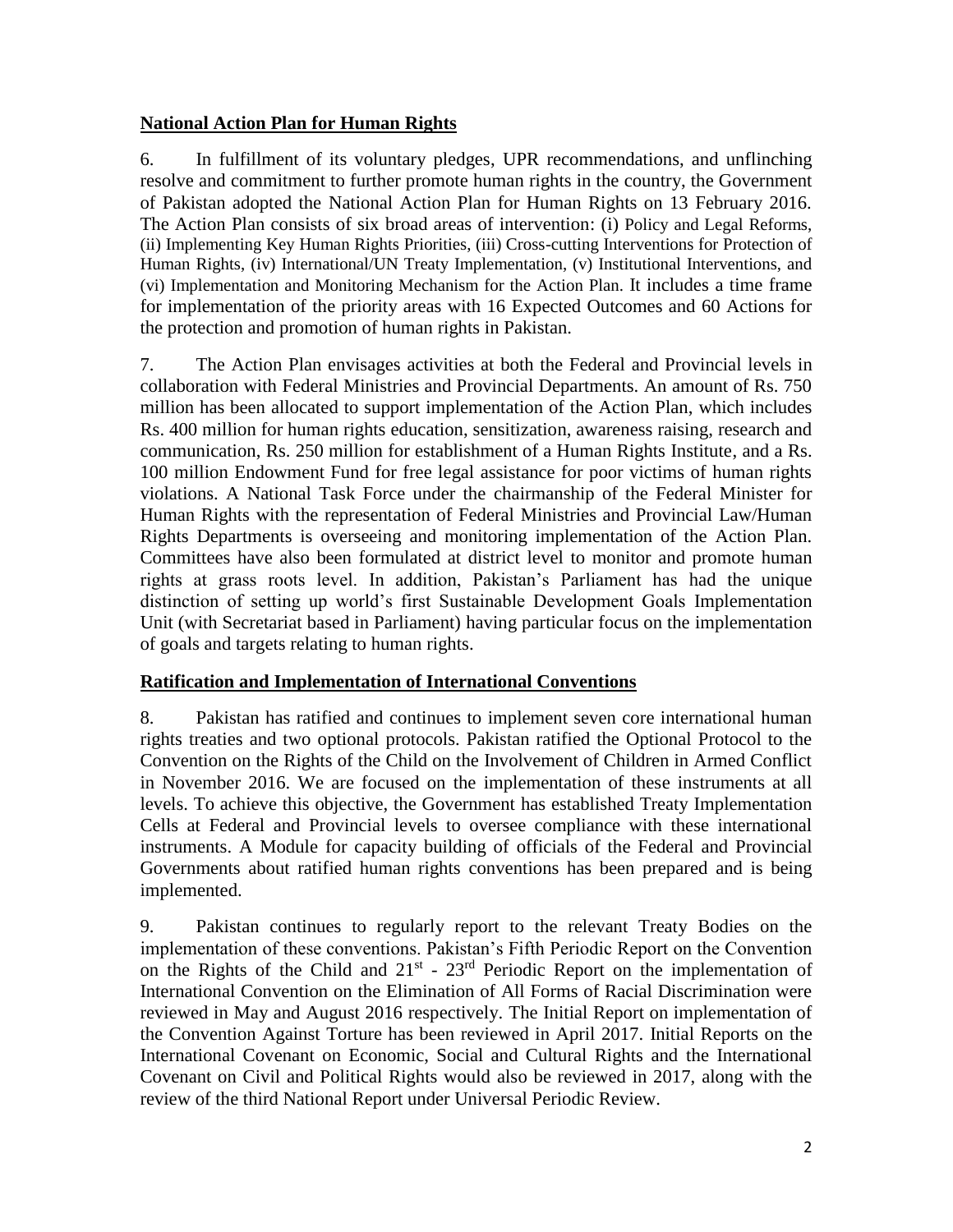# **National Human Rights Institutions**

10. In accordance with the Paris Principles, Pakistan has established the National Commission for Human Rights. Functional since May 2015, the Commission has a wideranging mandate encompassing all aspects of human rights, including dealing with the rights of women, children and other vulnerable segments of the society and jurisdiction to take up any complaint of human rights violation. The establishment of the Commission is a significant step that will further contribute to promotion and protection of human rights in Pakistan.

11. National Commission on the Status of Women (NCSW) has been strengthened. The new team of NCSW is reinvigorating the Commission with a number of initiatives for the empowerment of women and protection of their rights.

12. Another landmark achievement in the field of human rights is strengthening of the National Commission on Minorities and the Commission of Inquiry on Enforced Disappearances. Currently, the Parliament is considering a bill to establish an independent National Commission for Rights of Children.

13. In line with our obligations under the Convention on the Rights of Persons with Disabilities, the National Council for the Persons with Disabilities is being strengthened, and policy measures and laws are being introduced to promote the rights of persons with disabilities. Besides, a National Committee having representation of relevant Government Departments, UN Agencies and disabled peoples organizations has been constituted under the Chairmanship of Minister for Human Rights for implementation of the Convention and other international commitments pertaining to disability.

# **Legislative and Policy Measures**

14. Significant legislative reforms have been undertaken in recent years. Laws introducing new legislation or addressing gaps in existing legislation have been passed by the Parliament. Most prominent in this regard are pro-women legislation including laws relating to anti-rape and anti-honour killing, forced marriages, workplace harassment, and prevention of acid crime incidents, among others.

15. A number of affirmative measures have been in place including reservation of seats for women in the National Assembly and the Senate as well as the Provincial Assemblies; establishment of Women Parliamentary Caucus; seats reserved for women at the three tiers of local bodies in line with the Beijing Platform for Action; and reservation of 10% seats for women in the Civil Services. All of these policy measures contribute to SDG-5 related to Gender Equality and Empowerment of Women.

16. In addition to a number of laws relating to rights of children, which are being considered by the Parliament, laws have been passed to prohibit violence and abuse against children and to increase the age of criminal responsibility along with review of Juvenile Justice System. A number of laws and administrative measures to safeguard rights of minorities are being considered, including Protection of Minorities Bill, Christian and Hindu Marriages Bill, establishment of special police force for security of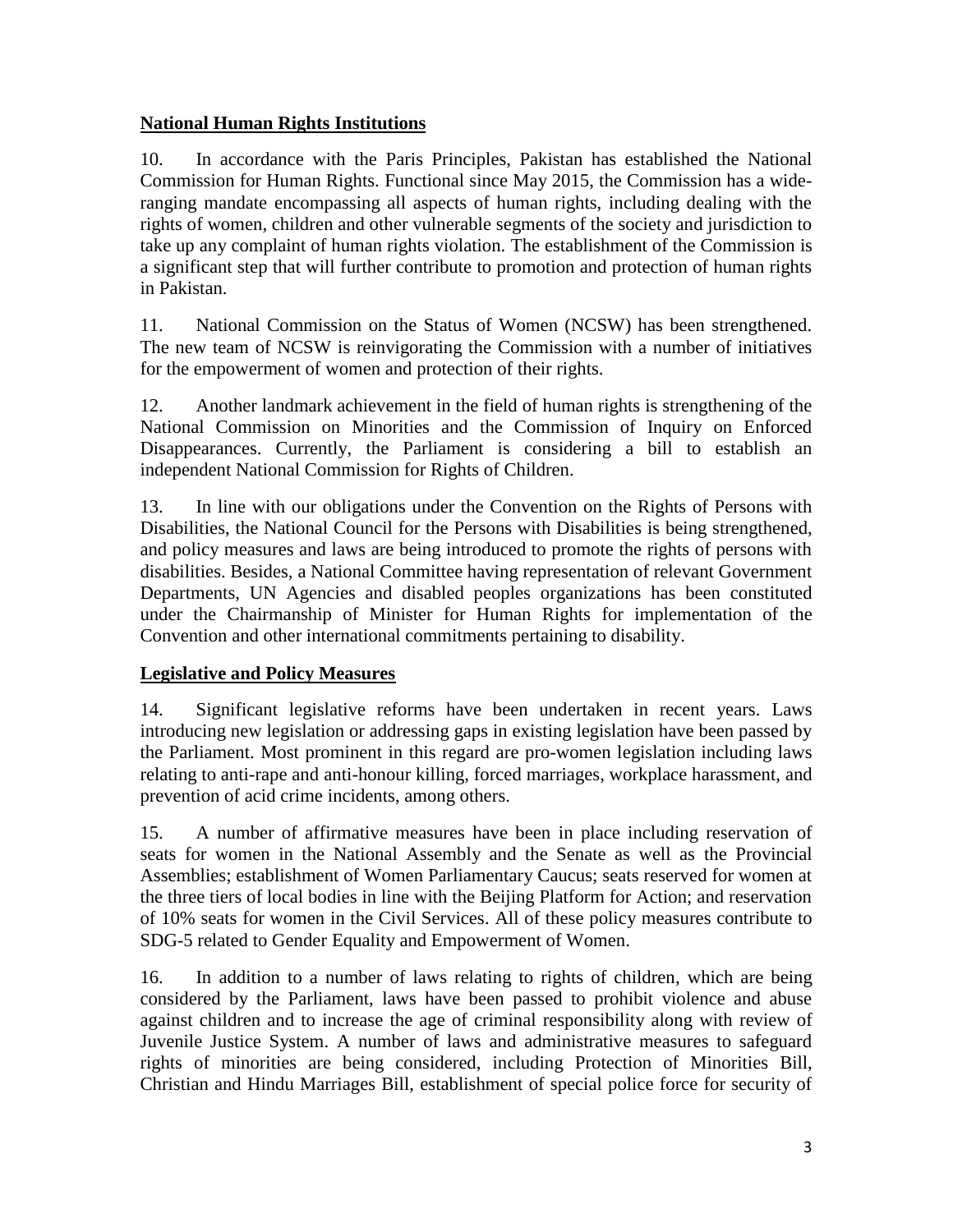places of worship of minorities, and measures to prevent misuse and abuse of blasphemy laws.

17. Given the importance it attaches to the right to development, the Government has taken steps to mainstream human rights in the development sector. Integration of human rights in the Vision 2025 plan is a clear manifestation of this priority. In order to promote international cooperation for the realization of the right to development, numerous projects are being undertaken under China-Pakistan Economic Corridor (CPEC) and other bilateral cooperation arrangements.

18. At the international level, we continue to constructively engage with the UN human rights mechanisms. Pakistan is also working closely with Special Procedures of HRC. Special Rapporteur on the independence of judges and lawyers visited Pakistan from 19-29 May 2012, Working Group on enforced or involuntary disappearances from 10-12 September 2012, and Special Rapporteur on the promotion and protection of human rights and fundamental freedoms while countering terrorism from 11-13 March 2013. The High Commissioner for Human Rights also visited Pakistan from 4-8 June 2012. These visits have been useful for us in terms of feedback and are reflective of our commitment for the promotion and protection of human rights. These visits were part of our undertaking to enhance our cooperation in the field of human rights with OHCHR. We continue to interact with human rights mechanisms in Geneva.

## **Voluntary Pledges and Commitments**

# **A. At National Level**

19. In order to further consolidate the progress made during recent years as well as to overcome challenges, Pakistan will take bold measures both in policy and legal reform and, where necessary, by undertaking effective enforcement of its existing legislation and policy on human rights. Overall, we will further strengthen the holistic approach on human rights with primary focus of future interventions on women, children, minorities, persons with disabilities and other vulnerable segments of society. We, therefore, pledge to make utmost efforts in this regard including by considering the following:

- i. Implement the National Action Plan for human rights, which besides setting our strategic direction and key priorities is aligning our interventions with our national and international obligations;
- ii. Formulate a mechanism to identify gaps in existing legislation, propose new legislation and review enforcement of existing legislation, in consultation with Provincial governments and other relevant stakeholders including civil society;
- iii. Further enhance the operational effectiveness of national human rights institutions in accordance with their mandates through provision of adequate human and financial resources;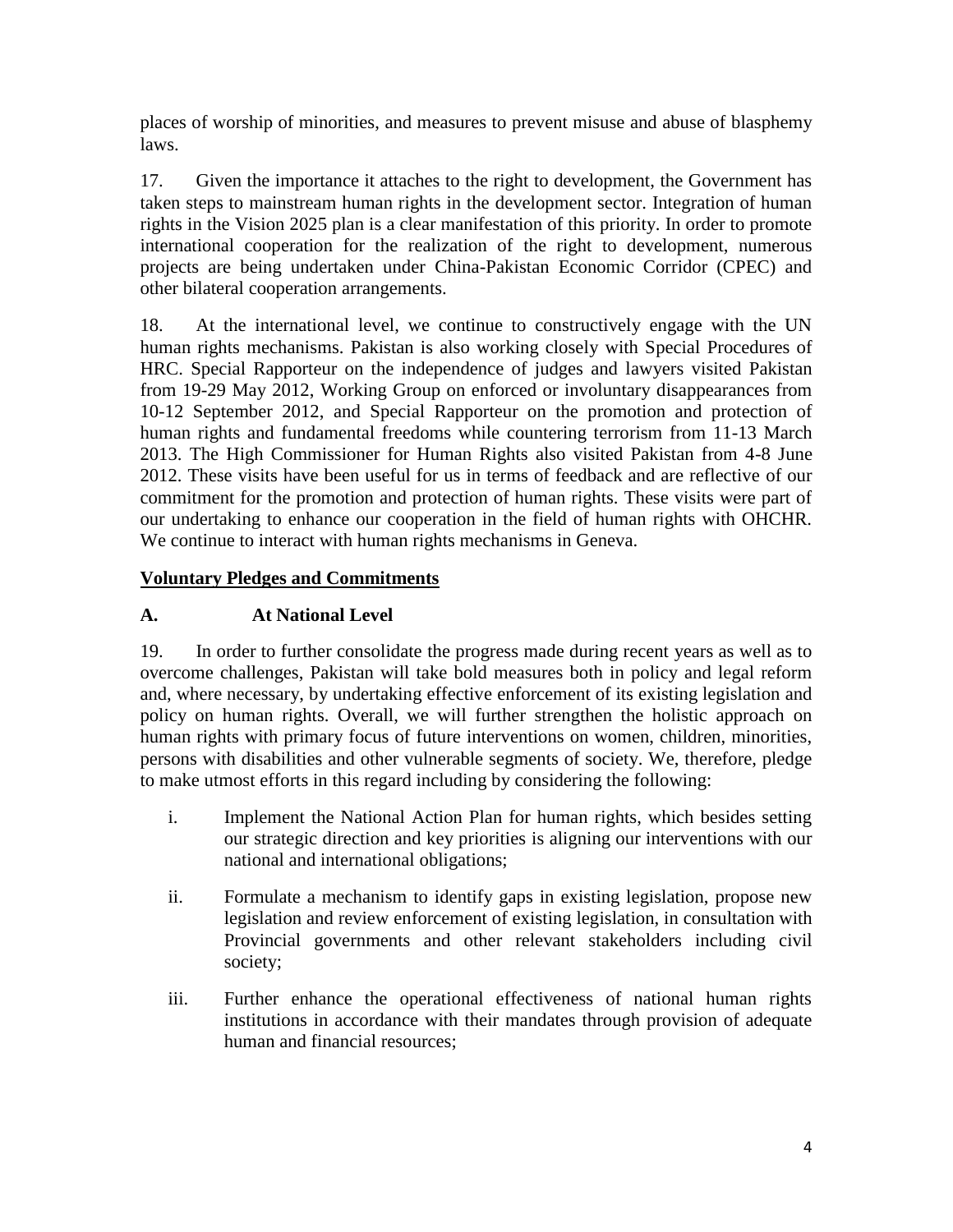- iv. Capacity building of Government officials and other relevant stakeholders, including the Treaty Implementation Cells, regarding core human rights conventions ratified by the Government;
- v. Continue to ensure speedy justice for victims of human rights violations including through strengthening of human and technical resources available to law enforcement agencies and prosecutors;
- vi. Create awareness through media campaigns, seminars and workshops, and introduction of human rights education in academic and training institutions;
- vii. Establish more crisis centers for women, strengthen and standardize existing centers/services in collaboration with civil society organizations to provide rehabilitation services for victims and survivors of violence, and strengthening of women police stations;
- viii. Safeguard rights of children by establishing National Commission for Rights of Children, and strengthening of National Council for the Persons with Disabilities;
- ix. Protect rights of minorities, and promote interfaith harmony through various policy and legislative measures;
- x. Expand the scope of toll free help lines in all Provinces to receive complaints and provide information as well as link complaints to relevant institutions including Offices of Ombudsperson;
- xi. Effective utilization of the fund for free legal aid to the victims of human rights violations; and
- xii. Mainstream human rights in development planning by incorporating crosscutting issues of health, education, and social services under Vision 2025 at the Federal and Provincial levels. Make efforts to allocate adequate resources for promotion and protection of human rights and gender mainstreaming in the Public Sector Development Program.

## **B. At the International Level**

20. Pakistan greatly values international cooperation for the promotion and protection of human rights and fundamental freedoms on the basis of principles set out in the Universal Declaration of Human Rights and other human rights treaties and declarations. In this spirit, Pakistan will continue and further strengthen its contribution towards global promotion of human rights and its positive engagement with the Human Rights Council on the following lines:

i. As one of its founding members, Pakistan will continue to strive to make the Human Rights Council a forum for genuine dialogue and cooperation on the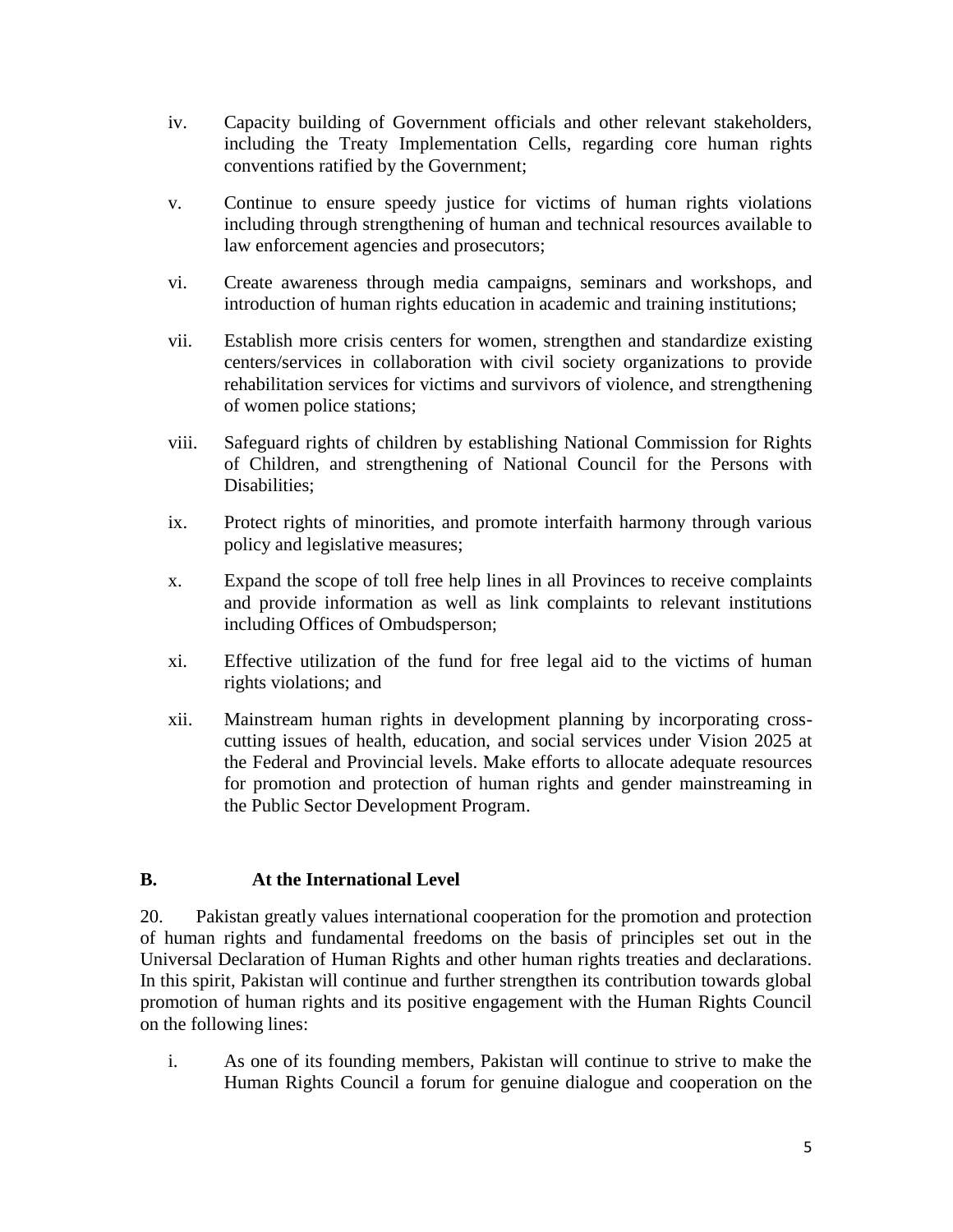basis of principles of non-discrimination and impartiality as reflected in the Institution Building Package (HRC Resolution 5/1);

- ii. Pakistan actively participated in the establishment of various mechanisms of the Council and its Review in 2011. We would continue to contribute to the effectiveness and efficiency of methods of work of the Council and its various mechanisms;
- iii. We would continue to play an active role in the Council with a view to strengthening the Council to promote dialogue, cooperation, capacity-building and technical assistance for the protection and promotion of human rights with due regard to historic, cultural and religious values of member states and their specific socio-economic conditions;
- iv. We would continue to promote constructive engagement, dialogue and cooperation with the concerned states in addressing 'situations of concern' in the HRC;
- v. We consider the UPR as a unique cooperative mechanism to identify human rights challenges and to make tangible recommendations in a non-politicized manner. Pakistan constructively participated in its second UPR in October 2012. We would continue to make efforts to further strengthen our own participation during the review of our third report on UPR in November 2017 as well as engage with the UPR mechanism during its third cycle by making action-oriented and useful recommendations to other member states;
- vi. Pakistan has had the honor to serve as the Coordinator of the OIC Group on Human Rights and Humanitarian Affairs in Geneva for the last many years. Pakistan has endeavored to build bridges and help overcome the divergences and misunderstandings that have at times appeared in the approach of the Islamic World and the West on some issues. To this end, Pakistan has been part of all major initiatives to promote intercultural dialogue and harmony among all societies and cultures and has sponsored resolutions in the General Assembly and the Human Rights Council to promote inter-religious and intercultural cooperation for peace. This includes Human Rights Council Resolution 16/18 on combating intolerance, negative stereotyping and discrimination, incitement to violence and violence against persons based on religion or belief; and UN General Assembly Resolution 'Promotion of interreligious and inter-cultural dialogue, understanding and cooperation for peace' jointly sponsored by the Philippines and Pakistan. We pledge that we will continue to work with all member states to maintain and strengthen consensus on these issues;
- vii. Pakistan has been supportive of the role and activities of the UN Alliance of Civilizations for promoting a culture of dialogue, tolerance and cooperation among the nations of the world. We will continue to support this initiative;